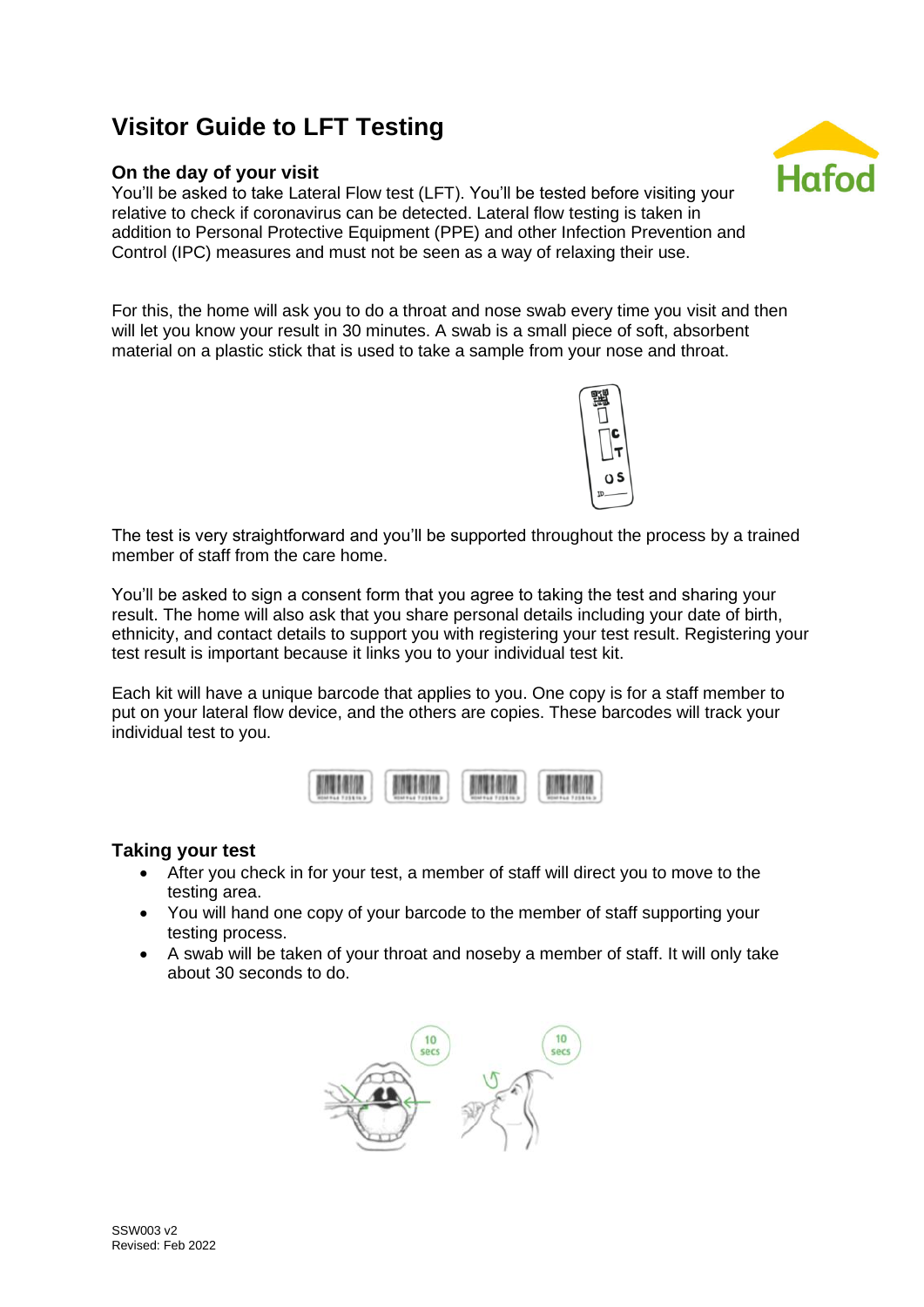• Once the swab is complete, you will be asked to wait in a designated area until your result is ready. This will take approximately 30 minutes.

#### **Receiving your result**

- After 30 minutes, a staff member will tell you your result.
- Once you have received your result, you will need to register your test kit online with your own mobile device or a device provided to you if you do not have a mobile. If you are not able to register your own result, a member of staff can help you but they will need to take down your personal details.



## **What does your result mean?**

Care home staff will process your test and give you a result within 30 minutes. The result will affect whether you can complete your visit in the following ways:



You will not be able to visit. You will have to immediately isolate. If you have symptoms you will need to attend your local NHS testing centre for a PCR test and selfisolate until you receive your result. If you are not symptomatic you will need to following the isolation guidance:<https://gov.wales/self-isolation>

NHS Test & Trace will text, e-mail, or call you with your result in around 72 hours. If you test positive, NHS Test & Trace may contact you to ask you for your close contacts.



The home will ask that you take another LFD test. If the retest comes back as invalid, the home will recommend that you do not complete the visit. You will need to attend your local NHS testing centre to undertake a PCR test (see above).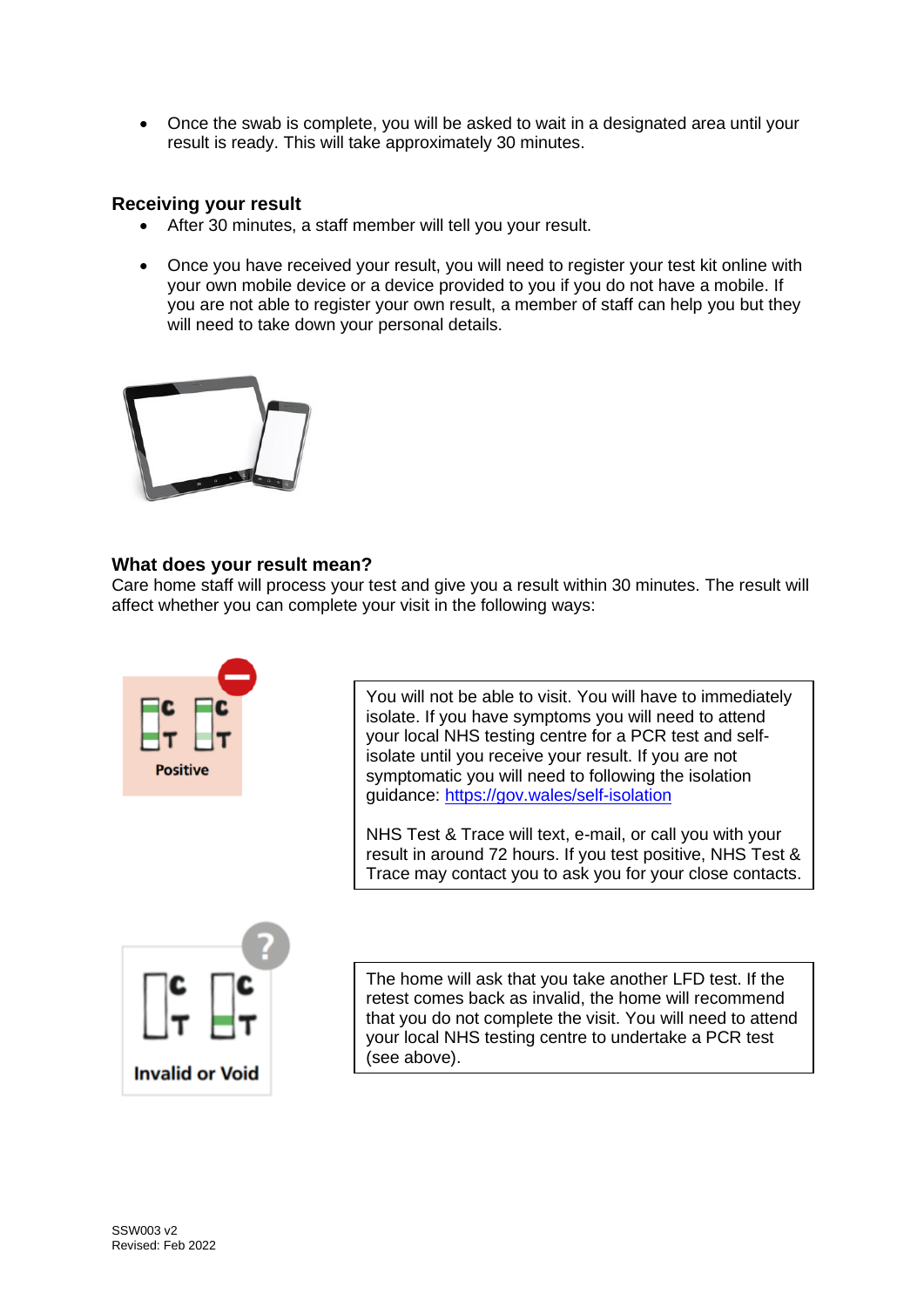

Your visit will be able to go ahead, as long as you comply with all other infection control measures within the home. It is possible that you may still have COVID-19, so the home will need to make sure you wear PPE at all times and ensure that the visit takes place in a safe way. If you have any questions about this, please ask the care home manager and staff for advice.

#### **How to register your test kit**

Once your result is determined, your test kit needs to be registered online using a self-test registration form. You can complete this form using your own mobile phone or a mobile device provided by the home. Once the form is complete, you will follow the appropriate guidance based on your result as set out above.

The completion of the form is straightforward. Go the to below website address, and the instructions will guide you through each step. The home will give you their organisation number and the Barcode/Kit reference number, to enter into the form.

#### [www.gov.uk/report-covid19-result](http://www.gov.uk/report-covid19-result)

If you cannot complete this form yourself, a member of staff can complete it for you. They will ask you to provide some personal details required in the form.

#### **Details needed for the online registration form**

- Full name
- Date of birth
- Gender
- Ethnic group
- Home address
- Contact details, including mobile number and e-mail address
- The barcode number of your test kit
- Date and time of test
- Test result

| TAXES This is a new sension - your foundated will help us to improve it.                    |                                     |                                  |                |
|---------------------------------------------------------------------------------------------|-------------------------------------|----------------------------------|----------------|
| Report a COVID-19 self-test<br>result                                                       |                                     |                                  |                |
| Use this service for                                                                        |                                     |                                  |                |
| . report your result to the NHS after using<br>kill Called called a laboral flow feed kill) |                                     | Check answers and report result  |                |
| . find out what your result means and get I                                                 | Why heat Sales                      |                                  | Channel        |
| Report the result:                                                                          | Which describes<br>pin <sup>2</sup> |                                  | Dunne          |
| · every fine you use a self-boot kit<br>· as soon as possible after you get the ren-        | Cara hame's<br>sunker               | <b>ABCSIDES</b>                  | Gherman        |
|                                                                                             | Caunky                              | England                          | <b>Channel</b> |
| You can't report a renalt after more than 24                                                | Text date                           | 20 October 2028                  | Channel        |
| Startnow >                                                                                  | Text kit (D manber)                 | 12345678                         | <b>Channel</b> |
|                                                                                             | <b>Name</b>                         | John Dog                         | <b>Channel</b> |
|                                                                                             | Date of territ                      | H VC 2222                        | Cherna         |
|                                                                                             | Genetics                            | <b>Executive</b>                 | Dunne          |
|                                                                                             | Ethnic group                        | Mixed or studigle ethnic groups  | Chanse         |
|                                                                                             | <b>Ethnic background</b>            | Freder mot by logs               | Durant         |
|                                                                                             | Address                             | <b>Q140CRoof</b><br>beneficities | Channel        |
|                                                                                             | <b>Breat</b>                        | Like not have an email address   | <b>Chanse</b>  |
|                                                                                             | Hobbs                               | <b>CLIMBATION</b>                | Darre          |
|                                                                                             | Result                              | <b>Incorporation</b>             | Chanse         |